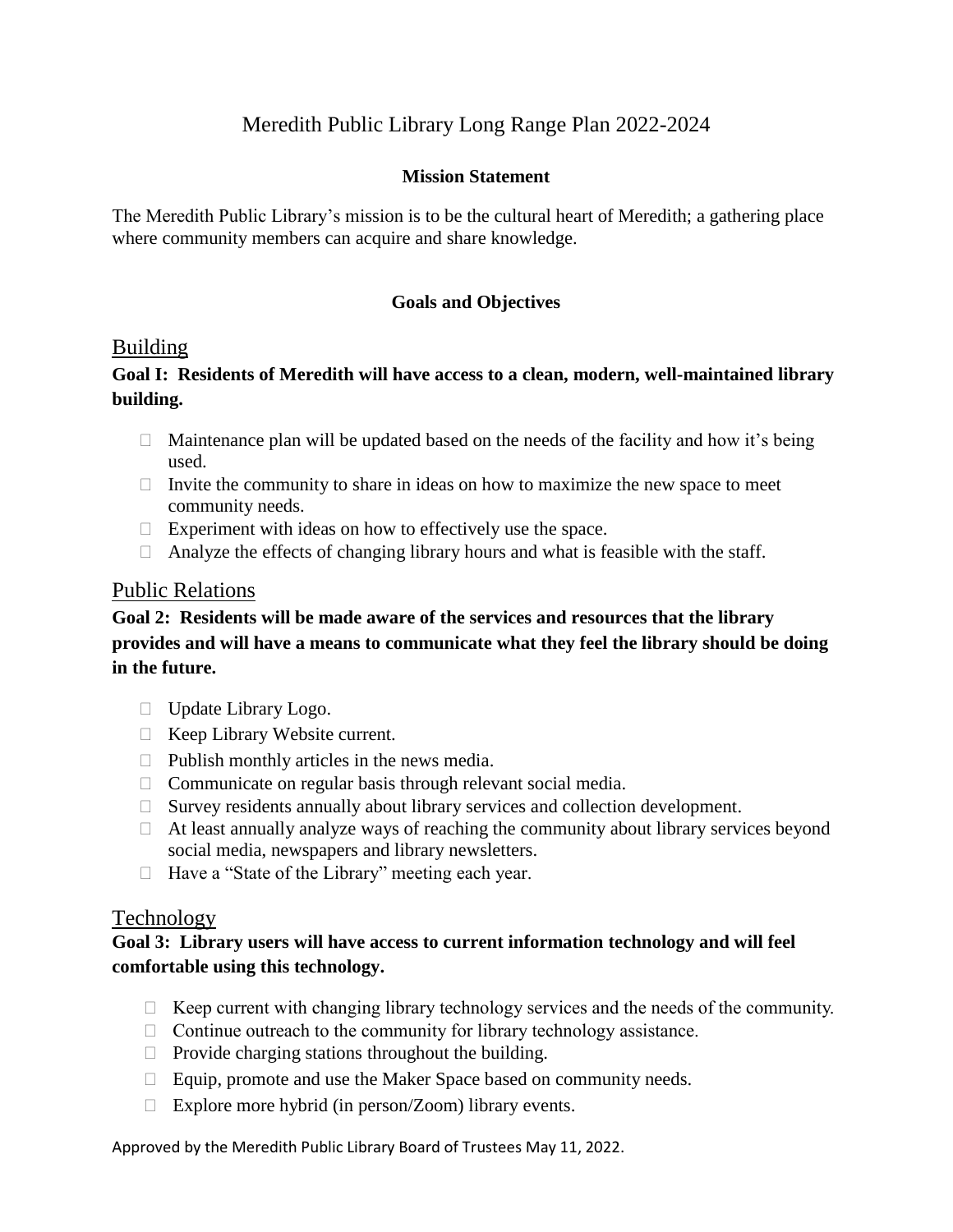# Collection Development

# **Goal 4: Library users will have a fresh, contemporary and vibrant library collection in all media formats.**

- $\Box$  Analyze each collection for potential shortcomings and plan to purchase items to fill these gaps.
- $\Box$  At the end of 2022, perform a collection analysis based on usage and reallocate budget based on that analysis.
- $\Box$  Consider what if any new virtual services should be added to collection budget such as streaming services.
- $\Box$  Continue offering new display opportunities.
- $\Box$  Continue to analyze what types of items are being ordered via ILL to determine where there might be collection gaps.
- □ Do more with Readers' Advisory.
- $\Box$  Improve signage in the stacks.
- $\Box$  Create a library of things for circulation.
- $\Box$  Create a seed library.

## Services to Young Adults

**Goal 5: Teens will view the library as a safe and welcoming place that supports their special interests and developmental needs, invigorates their interest in reading for pleasure, and helps to build skills for life-long learning.**

- $\Box$  Keep current with teen interests.
- $\Box$  Continue partnerships with Inter-Lakes Middle and High Schools
- $\Box$  Continue to work teens to design teen program and collection.
- $\Box$  Create a homework space and seek a volunteer to assist in homework help. Add peer to peer tutoring.
- $\Box$  Research adding after school clubs.
- $\Box$  Research summer reading software.

# Services to Children

# **Goal 6: The library will provide children of all ages with an array of materials and a variety of programs and spaces that foster a love of reading and intellectual inquiry.**

- $\Box$  Create and continue partnerships with Inter-Lakes Elementary school.
- $\Box$  Create and continue partnerships with local daycares.
- $\Box$  "Library shelves" in places in the community where kids might go.
- $\Box$  Continue to provide programs and opportunities for children to engage with the library on and off site.
- $\Box$  Continue to create discovery opportunities in the Children's Room.
- $\Box$  Establish Safety protocols for volunteers working with minors.

Approved by the Meredith Public Library Board of Trustees May 11, 2022.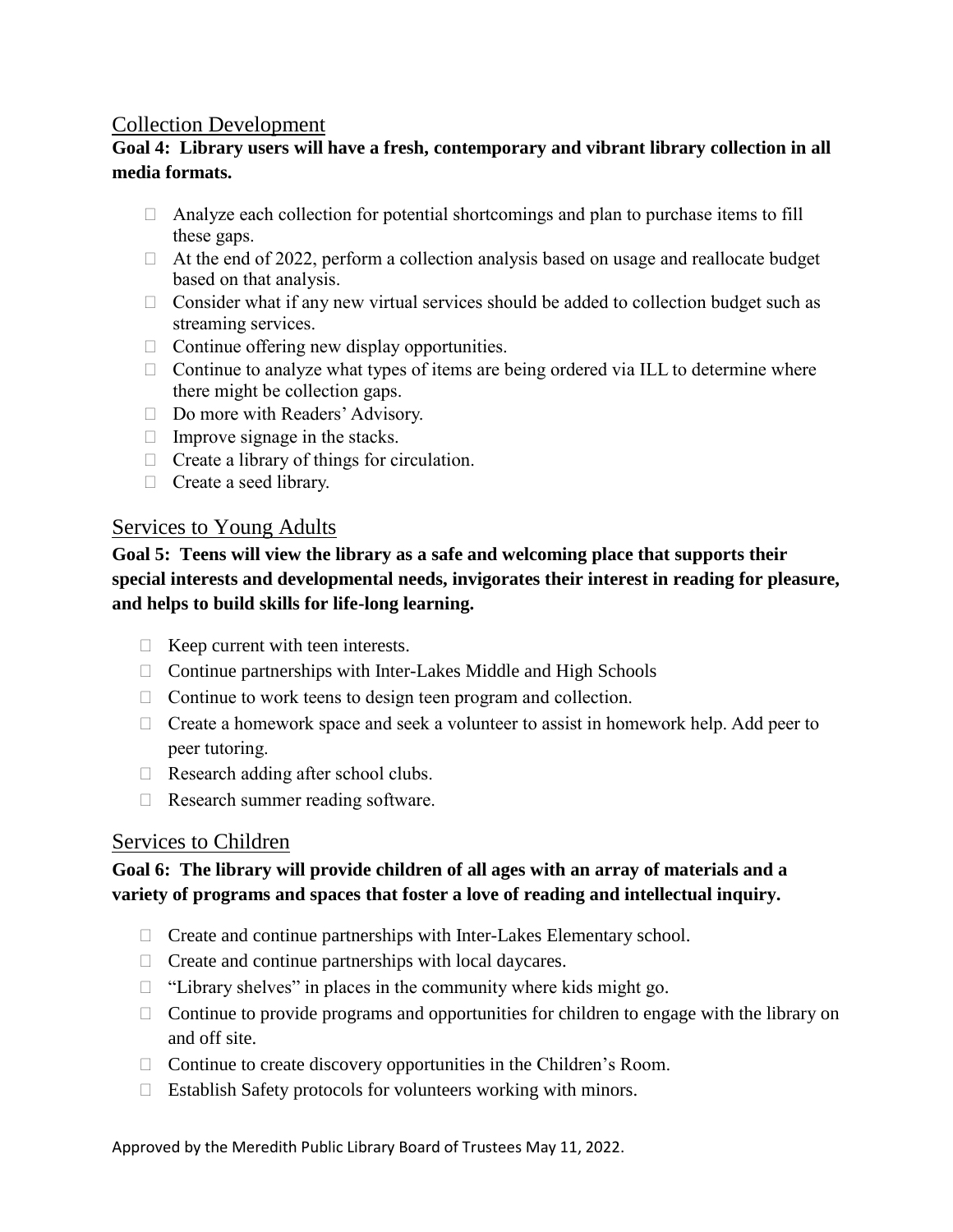## Services to Adults

## **Goal 7: Adult residents will have access to a collection of current and popular materials and to a variety of workshops and lectures that stimulate thought and expand knowledge.**

### **Collection Access**

 $\Box$  Increase access to genealogical materials in the library by analyzing digitizing opportunities, in particular the *Meredith News* and NH Ref books in public domain that have not been previously digitized.

### **Workshops and Lectures**

- $\Box$  Incorporate volunteers, particularly in the Maker Space to teach hands on classes and activities.
- $\Box$  Promote small business in the community by letting them teach classes and do demonstrations.
- $\Box$  Promote local artists and host openings.
- $\Box$  Provide spaces and help facilitate community programs hosted by community members.
- $\Box$  Create "how-to" programs such as fixing a toaster, gardening, etc.

### **Outreach and Individualized Patron Assistance**

- $\Box$  Analyze Homebound Delivery Service and see if there are ways of reaching the members of the community who might benefit from the service through partnerships with other organizations.
- $\Box$  Collaborate with community organizations (such as New Beginnings, Veterans, Social Work, Food Pantry, Garden Club, Sadie's Place, charities) offering partnerships with the library
- $\Box$  Find ways to promote beyond the traditional means Interlibrary Loan Service in the community.
- $\Box$  Provide genealogical assistance with weekly set hours for appointments and drop-ins.
- $\Box$  Continue "tech-help hours" by including a set time for drop-ins.
- $\Box$  Analyze ways to do more outreach in the community in areas that are underserved or may have trouble getting to the library.
- $\Box$  Provide Digitization services; set up times for a volunteer or staff member to work with patrons.
- $\Box$  Involve community in maintaining Little Free Libraries and similar services.